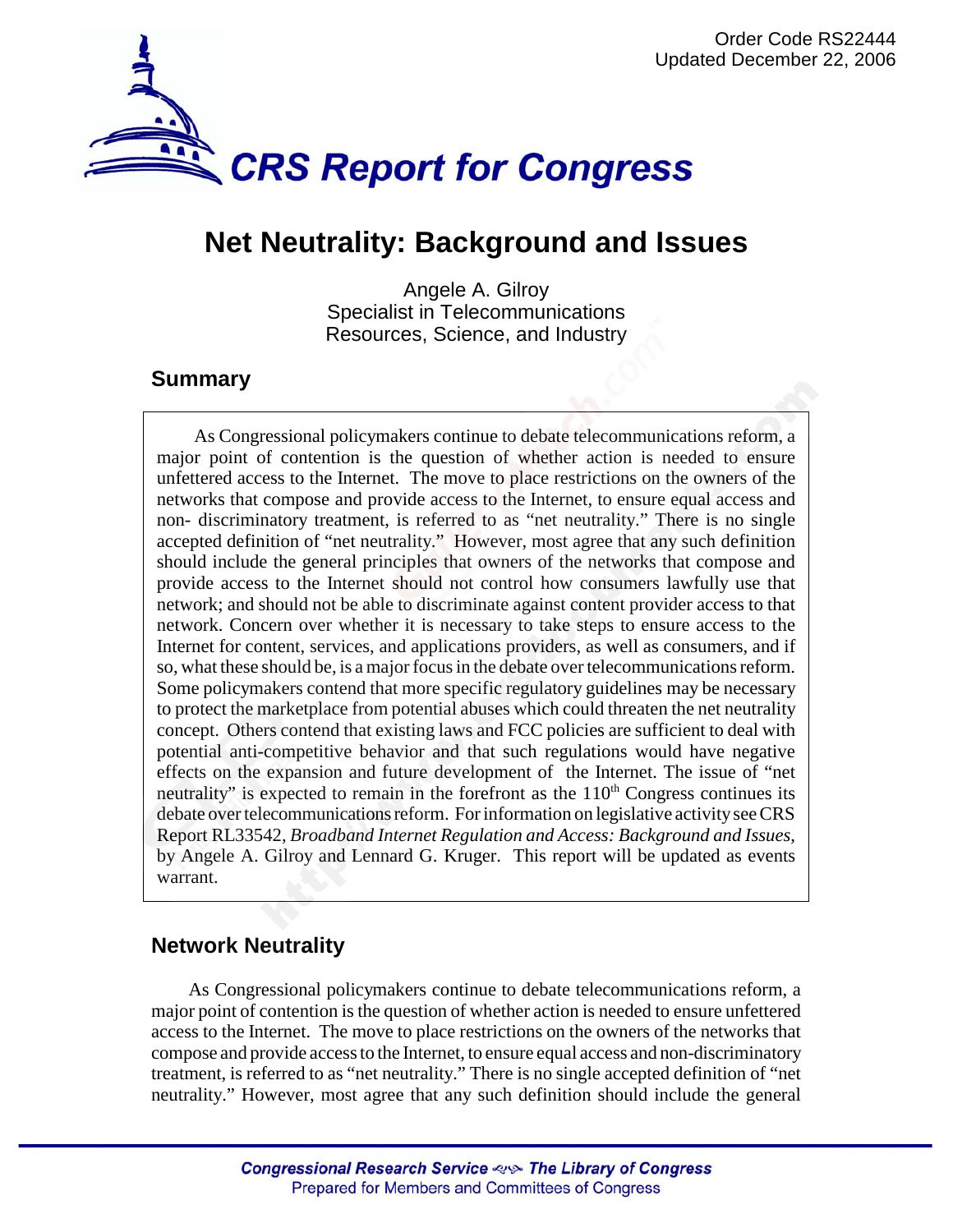principles that owners of the networks that compose and provide access to the Internet should not control how consumers lawfully use that network; and should not be able to discriminate against content provider access to that network.

What, if any, action should be taken to ensure "net neutrality" has become a major focal point in the debate over broadband, or high-speed Internet access, regulation. As the marketplace for broadband continues to evolve, some contend that no new regulations are needed, and if enacted will slow deployment of and access to the Internet, as well as limit innovation. Others, however, contend that the consolidation and diversification of broadband providers into content providers has the potential to lead to discriminatory behaviors which conflict with net neutrality principles. The two potential behaviors most often cited are the network providers' ability to control access to and the pricing of broadband facilities, and the incentive to favor network-owned content, thereby placing unaffiliated content providers at a competitive disadvantage. $<sup>1</sup>$ </sup>

In 2005 two major actions dramatically changed the regulatory landscape as it applied to broadband services, further fueling the net neutrality debate. In both cases these actions led to the classification of broadband Internet access services as Title I information services, thereby subjecting them to a less rigorous regulatory framework than those services classified as telecommunications services. In the first action, the US Supreme Court, in a June 2005 decision (*National Cable & Telecommunications Association v. Brand X Internet Services*), upheld the Federal Communications Commission's (FCC) 2002 ruling that the provision of cable modem service (i.e., cable television broadband Internet) is an interstate information service and is therefore subject to the less stringent regulatory regime under Title I of the Communications Act of 1934.<sup>2</sup> In a second action, the FCC in an August 5, 2005 decision, extended the same regulatory relief to telephone company Internet access services (i.e., wireline broadband Internet access, or DSL), thereby also defining such services as information services subject to Title I regulation.<sup>3</sup> As a result neither telephone companies nor cable companies, when providing broadband services, are required to adhere to the more stringent regulatory regime for telecommunications services found under Title II (common carrier) of the 1934 Act.<sup>4</sup> However, classification as an information service does not free the service from

 $1$ <sup>1</sup> The practice of consumer tiering, that is the charging of different rates to subscribers based on access speed, is not the concern. Access tiering, that is the charging of different fees, or the establishment of different terms and conditions to content, services, or applications providers for access to the broadband pipe is the focus of the net neutrality policy debate.

 $247$ U.S.C. 151 et seq. For a full discussion of the Brand X decision see CRS Report RL32985, *Defining Cable Broadband Internet Access Service: Background and Analysis of the Supreme Court's Brand X Decision*, by Angie A. Welborn and Charles B. Goldfarb.

<sup>&</sup>lt;sup>3</sup> See [http://hraunfoss.fcc.gov/edocs\_public/attachmatch/DOC-260433A2.pdf] for a copy of FCC Chairman Martin's statement. For a summary of the final rule see Appropriate Framework for Broadband Access to the Internet Over Wireline Facilities. *Federal Register*, Vol. 70, No. 199, October, 17, 2005, p. 60222.

<sup>4</sup> For example, Title II regulations impose rigorous anti-discrimination, interconnection and access requirements. For a further discussion of Title I versus Title II regulatory authority see CRS Report RL32985, cited above.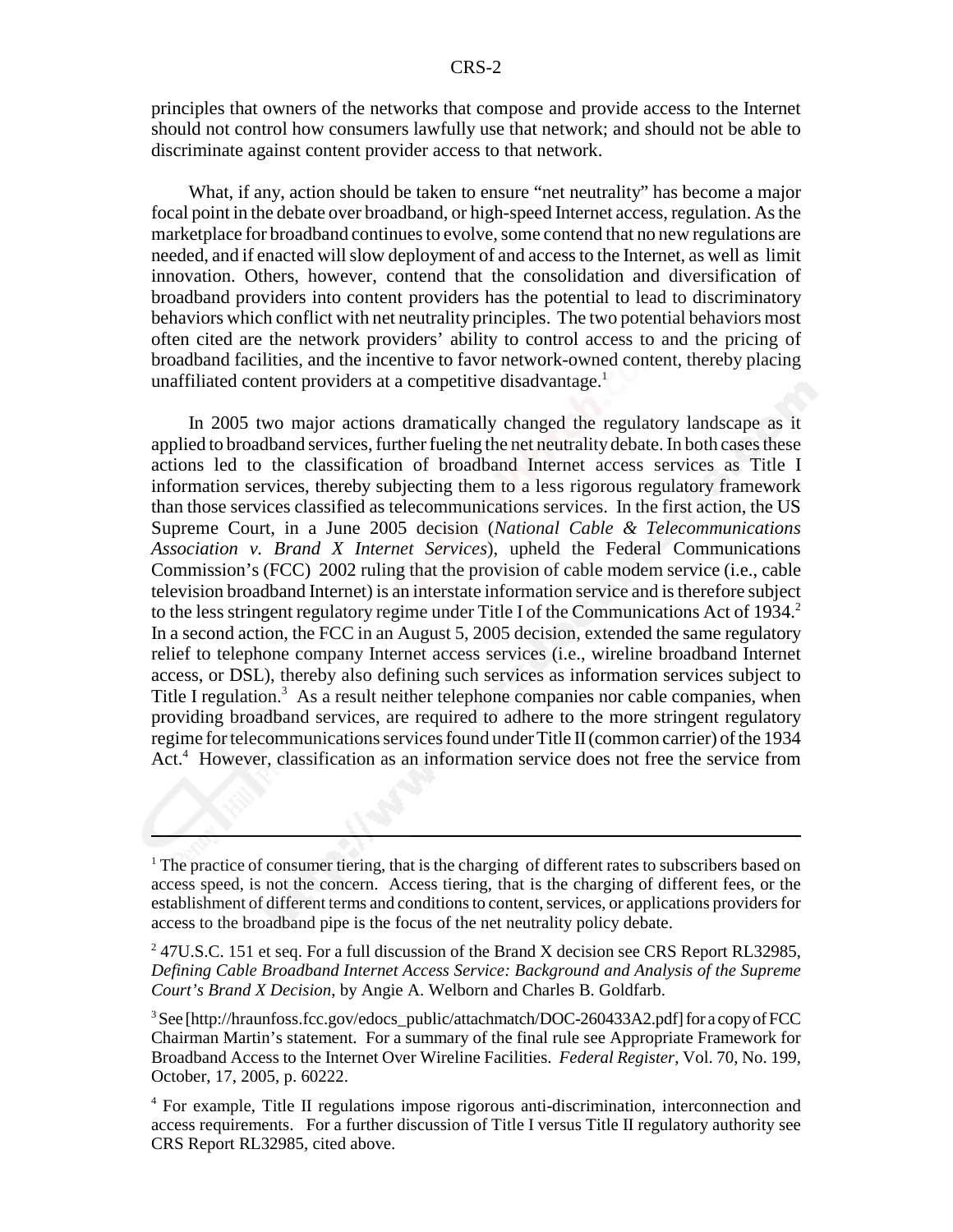regulation. The FCC continues to have regulatory authority over information services under its Title I, ancillary jurisdiction.<sup>5</sup>

Simultaneous to the issuing of its August 2005 information services classification order, the FCC also adopted a policy statement outlining the following four principles to "encourage broadband deployment and preserve and promote the open and interconnected nature of [the] public Internet:" 1) consumers are entitled to access the lawful Internet content of their choice; 2) consumers are entitled to run applications and services of their choice (subject to the needs of law enforcement); 3) consumers are entitled to connect their choice of legal devices that do not harm the network; and 4) consumers are entitled to competition among network providers, application and service providers, and content providers. These principles have no legal force and FCC Chairman Martin has not called for their codification. However, he stated that they will be incorporated into the policymaking activities of the Commission.<sup>6</sup> For example, one of the agreed upon conditions for the October 2005 approval of both the Verizon/MCI and the SBC/AT&T mergers was an agreement made by the involved parties to commit, for two years, "... to conduct business in a way that comports with the Commission's (September 2005) Internet policy statement...."<sup>7</sup>

#### **Network Prioritization**

As consumers expand their use of the Internet and new multimedia and voice services become more commonplace, control over network quality also becomes an issue. In the past, Internet traffic has been delivered on a "best efforts" basis. The quality of service needed for the delivery of the most popular uses, such as email or surfing the Web, is not as dependent on guaranteed quality. However, as Internet use expands to include video, online gaming, and voice service, the need for uninterrupted streams of data becomes important. As the demand for such services continues to expand, network broadband operators are moving to prioritize network traffic to ensure the quality of these services. Prioritization may benefit consumers by ensuring faster delivery and quality of service and may be necessary to ensure the proper functioning of expanded service options. However, the move on the part of network operators to establish prioritized networks, while embraced by some, has led to a number of policy concerns.

There is concern that the ability of network providers to prioritize traffic may give them too much power over the operation of and access to the Internet. If a multi-tiered Internet develops where content providers pay for different service levels, the potential to limit competition exists, if smaller, less financially secure content providers are unable to afford to pay for a higher level of access. Also, if network providers have control over

 $5$  Title I of the 1934 Communications Act gives the FCC such authority if assertion of jurisdiction is "reasonably ancillary to the effective performance of [its] various responsibilities." The FCC in its order, cites consumer protection, network reliability, or national security obligations as examples of cases where such authority would apply (see paragraph 36 of the final rule summarized in the *Federal Register* cite in footnote 3, above).

<sup>6</sup> See [http://www.fcc.gov/headlines2005.html]. August 5, 2005. *FCC Adopts Policy Statement on Broadband Internet Access.*

<sup>7</sup> See [http://hraunfoss.FCC.gov/edocs\_public/attachmatch/DOC-261936A1.pdf]. It should be noted that applicants offered certain voluntary commitments, of which this was one.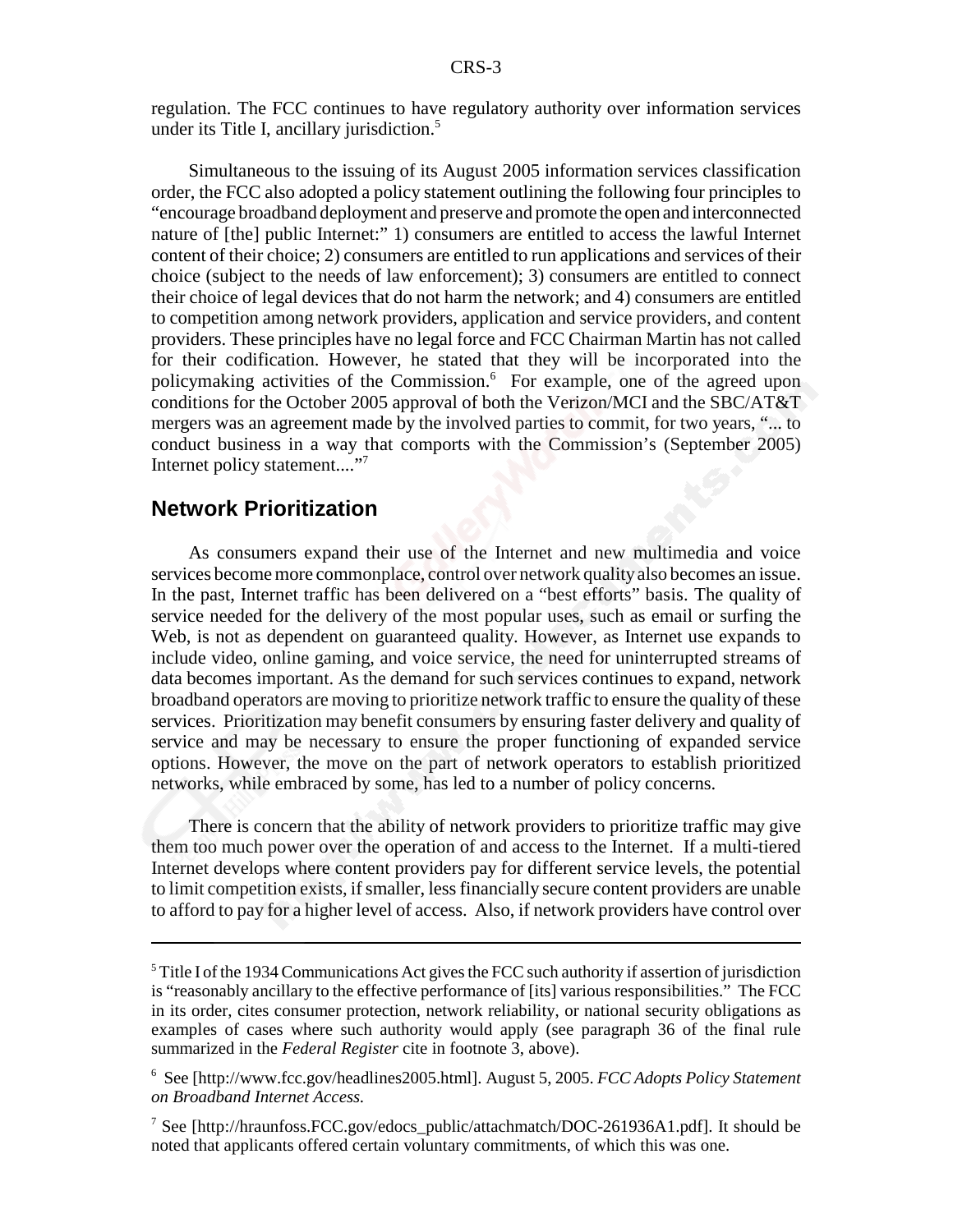who is given priority access, the ability to discriminate among who gets such access is also present. If such a scenario were to develop, the potential benefits to consumers of a prioritized network would be lessened by a decrease in consumer choice and/or increased costs, if the fees charged for premium access are passed on to the consumer. The potential for these abuses, however, is significantly decreased in a marketplace where multiple, competing broadband providers exist. If a network broadband provider blocks access to content or charges unreasonable fees, in a competitive market, content providers and consumers could obtain their access from other network providers. As consumers and content providers migrate to competitors, market share and profits of the offending network provider will decrease leading to corrective action or failure. However, this scenario assumes that every market will have a number of equally competitive broadband options from which to choose, and all competitors will have equal access to, if not identical, at least comparable content.

Despite the FCC's ability to regulate broadband services under its Title I ancillary authority and the issuing of its broadband principles, some policymakers feel that more specific regulatory guidelines may be necessary to protect the marketplace from potential abuses; a consensus on what these should specifically entail, however, has yet to form. Others feel that existing laws and FCC policies regarding competitive behavior are sufficient to deal with potential anti-competitive behavior and that no action is needed and if enacted at this time, could result in harm.

#### **The Congressional Debate**

The issue of net neutrality, and whether legislation is needed to ensure access to broadband networks and services, has become a major focal point in the debate over telecommunications reform.<sup>8</sup> Those opposed to the enactment of legislation to impose specific Internet network access or "net neutrality" mandates claim that such action goes against the long standing policy to keep the Internet as free as possible from regulation. The imposition of such requirements, they state, is not only unnecessary, but would have negative consequences for the deployment and advancement of broadband facilities. For example, further expansion of networks by existing providers and the entrance of new network providers, would be discouraged, they claim, as investors would be less willing to finance networks that may be operating under mandatory build-out and/or access requirements. Application innovation could also be discouraged, they contend, if, for example, network providers are restricted in the way they manage their networks or are limited in their ability to offer new service packages or formats. Such legislation is not needed, they claim, as major Internet access providers have stated publicly that they are committed to upholding the FCC's four policy principles.<sup>9</sup> Opponents also state that advocates of regulation cannot point to any widespread behavior that justifies the need to establish such regulations and note that competition between telephone and cable system

<sup>&</sup>lt;sup>8</sup> For a more lengthy discussion regarding proponents' and opponents' views see, for example, testimony from Senate Commerce Committee hearings on Net Neutrality, February 7, 2006; [http://commerce.senate.gov/hearings/witnesslist.cfm?id=1705].

<sup>&</sup>lt;sup>9</sup> See testimony of Kyle McSlarrow, President and CEO of the National Cable and Telecommunications Association and Walter McCormick, President and CEO of the United States Telecom Association, hearing on Net Neutrality before the Senate Commerce Committee, February 7, 2006; [http://commerce.senate.gov/hearings/witnesslist.cfm?id=1705].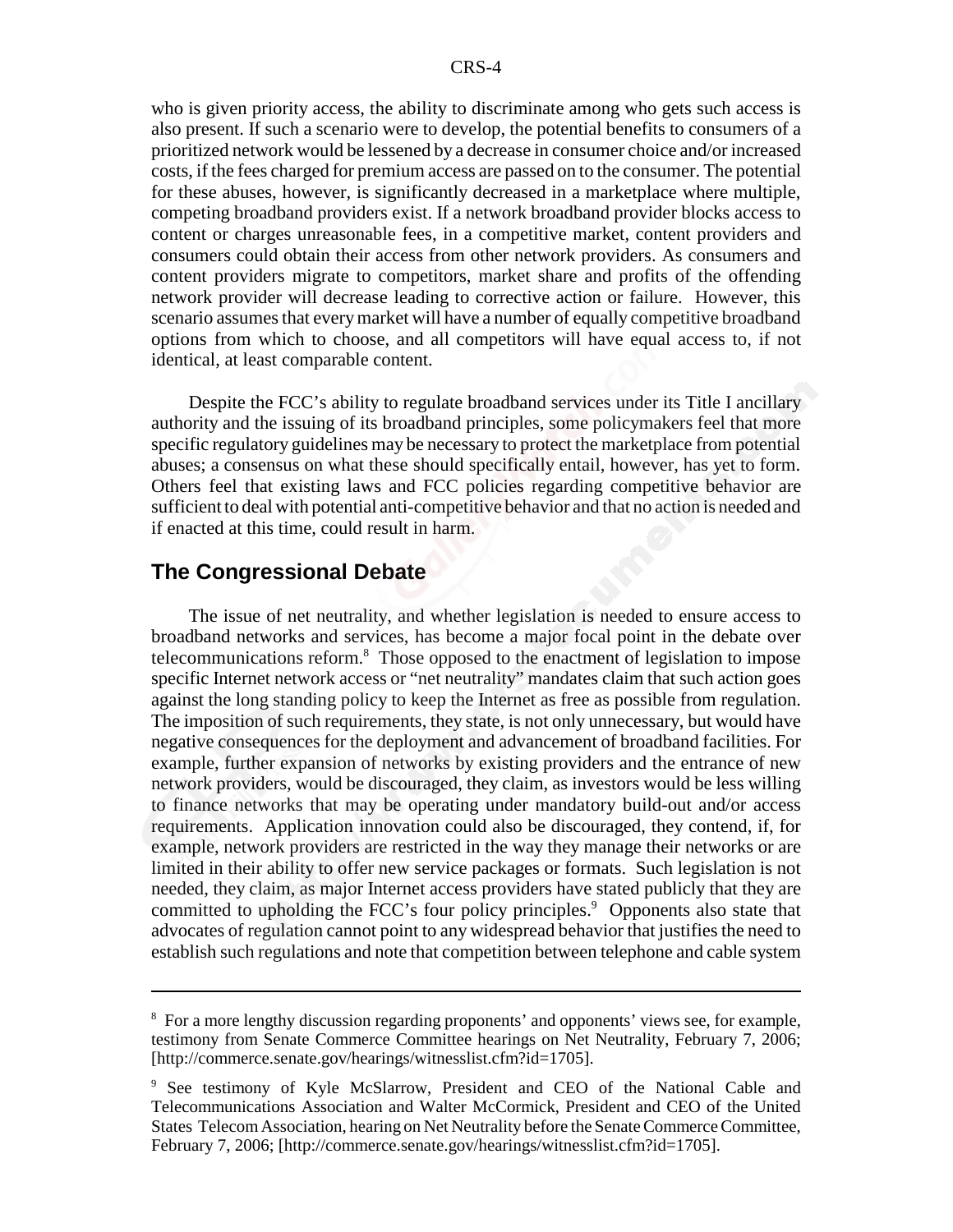providers, as well as the growing presence of new technologies (e.g., satellite, wireless, and power lines) will serve to counteract any potential anti-discriminatory behavior. Furthermore, opponents claim, even if such a violation should occur, the FCC already has the needed authority to pursue violators. They note that the FCC has not requested further authority<sup>10</sup> and has successfully used its existing authority, in a March 3, 2005, action. In that case, the FCC intervened and resolved, through a consent decree, an alleged case of port blocking by Madison River Communications, a local exchange (telephone) company.11 The full force of antitrust law is also available, they claim, in cases of discriminatory behavior.

Proponents of net neutrality legislation, however, feel that absent some regulation, Internet access providers will become gatekeepers and use their market power to the disadvantage of Internet users and competing content and application providers. They cite concerns that the Internet could develop into a two-tiered system favoring large, established businesses or those with ties to broadband network providers. While market forces should be a deterrent to such anti-competitive behavior, they point out that today's market for broadband delivery is largely dominated by only two providers, the telephone and cable television companies, and that, at a minimum, a strong third player is needed to ensure that the benefits of competition will prevail.<sup>12</sup> The need to formulate a national policy to clarify expectations and ensure the "openness" of the Internet is important to protect the benefits and promote the further expansion of broadband, they claim. The adoption of a single, coherent, regulatory framework to prevent discrimination, supporters claim, would be a positive step for further development of the Internet, by providing the marketplace stability needed to encourage investment and foster the growth of new services and applications. Furthermore, relying on current laws and case-by-case anti-

 $10$  FCC Chairman Martin has indicated that the FCC has the necessary tools to uphold the FCC's stated policy principles and has not requested additional authority. Furthermore, Chairman Martin has stated that he is "... confident that the marketplace will continue to ensure that these principles are maintained" and is "... confident therefore, that regulation is not, nor will be, required." See *Chairman Kevin J. Martin Comments on Commission Policy Statement*, at [http://hraunfoss.fcc.gov/edocs\_public/attachmatch/DOC-260435A2.pdf]. However, FCC Commissioner Copps, in an April 3, 2006 speech, did express concerns over the concentration in broadband facilities providers and their "... ability, and possibly even the incentive, to act as Internet gatekeepers..." and called for a "national policy" on "... issues regarding consumer rights, Internet openess, and broadband deployment." See [http://hraunfoss.fcc.gov /edocs\_public/attachmatch/DOC-264765A1.pdf], for a copy of Commissioner Copps' speech.

 $<sup>11</sup>$  The FCC entered into a consent decree with Madison River Communications to settle charges</sup> that the company had deliberately blocked the ports on its network that were used by Vonage Corp. to provide voice over Internet protocol (VoIP) service. Under terms of the decree Madison River agreed to pay a \$15,000 fine and not block ports used for VoIP applications. See [http://hraunfoss.fcc.gov/edocs\_public/attachmatch/DA-05-543A2.pdf]. for a copy of the consent decree.

<sup>12</sup> For FCC market share data for high-speed connections see *High-Speed Services for Internet Access: Status as of December 31, 2005,* Federal Communications Commission, Industry Analysis and Technology Division, Wireline Competition Bureau, released July 2006. View report at [http://hraunfoss.fcc.gov/edocs\_public/attachmatch/DOC-266596A1.pdf].